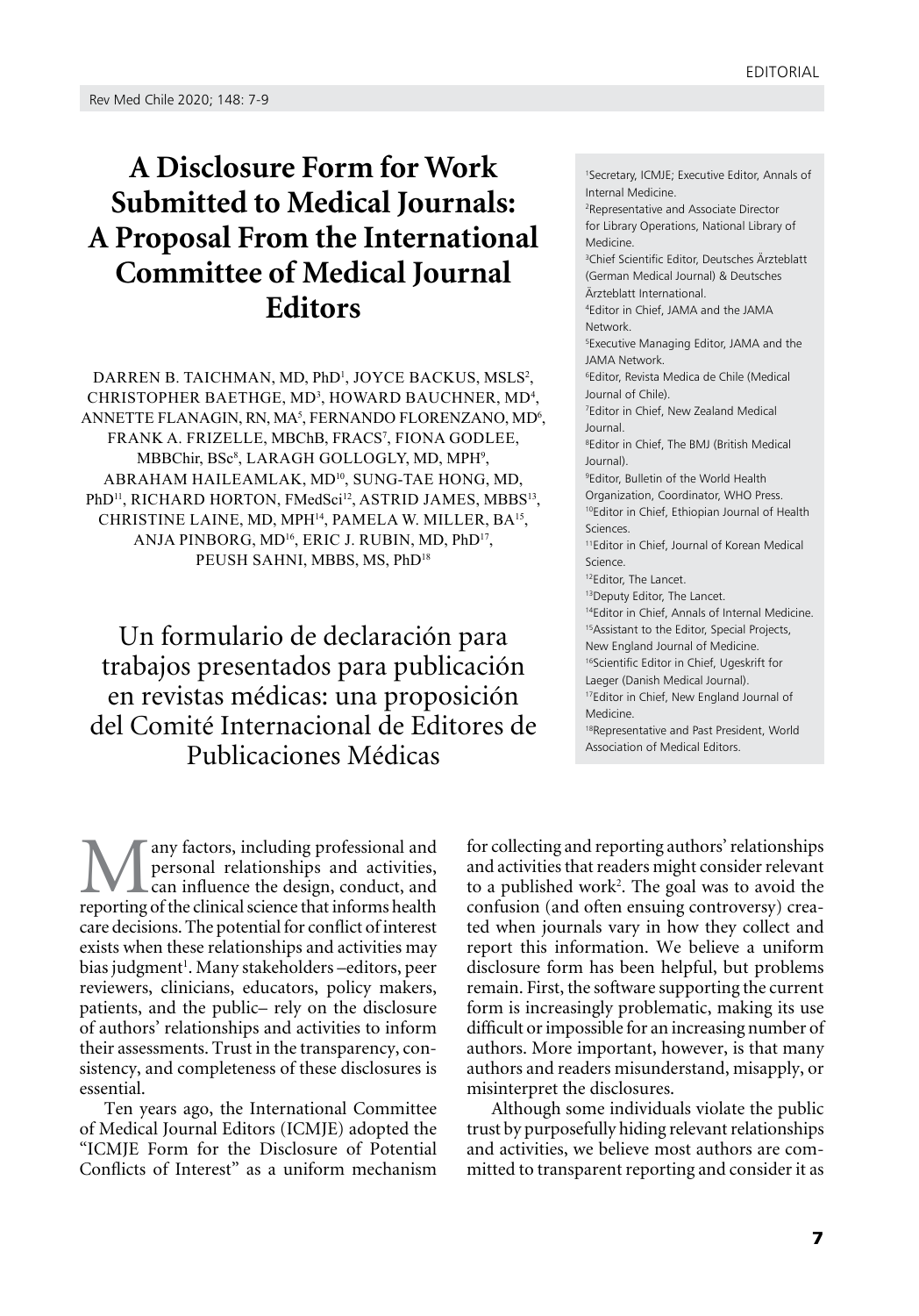vital to the advancement of clinical science. Nonetheless, disagreement, confusion, and controversy regarding authors' disclosures arise when opinions differ over which relationships and activities to report. An author might not report an item that others deem important because of a difference in opinion regarding what is "relevant," confusion over definitions, or a simple oversight. Some authors may be concerned that readers will interpret the listing of any item as a "potential conflict of interest" as indicative of problematic influence and wrongdoing, a concern often raised regarding the requirement to report publicly funded grants. For their part, some readers fail to recognize that their own relationships and activities influence how they assess the work of others and what they deem to be a "conflict" for others or themselves.

We propose several changes to the ICMJE disclosure form to help address these issues. First, words matter. Despite including the word "potential," a form entitled "… for the Disclosure of Potential Conflicts of Interest" may imply that any relationship or activity listed represents a problematic influence or wrongdoing. The proposed new title, "The ICMJE Disclosure Form," aims to dispel that interpretation and potential stigma. Second, we no longer ask authors to decide what might be interpreted as a potential conflict of interest. Authors disclose their relationships and activities so that readers can decide whether these relationships or activities should influence their assessments of the work. Further, to avoid omissions –inadvertent or purposeful– we now provide a checklist of relationships and activities for authors to complete.

We welcome feedback about the proposed new form, which is available with a link to provide comments at [http://www.icmje.org](http://www.icmje.org/). We will consider comments received by April 30, 2020, before finalizing and adopting a revised version. In the interim, the extant "ICMJE Form for the Disclosure of Potential Conflicts of Interest" will remain in use and available as a downloadable PDF at our website.

In a further step to avoid inconsistencies and omissions, and to help ease the disclosure process for authors, some journals will change the mechanism by which disclosures are collected. Authors are required to provide disclosures to multiple entities (eg, to academic institutions, continuing education providers, guideline and

other committees as well as medical journals). Disclosing information repeatedly, with varying reporting requirements, formats, and definitions, is frustrating for authors and contributes to problematic and controversial discrepancies across disclosures. The ICMJE will therefore accept disclosures from web-based repositories. These enable authors to maintain an inventory of their relationships and activities and create electronic disclosures tailored to the requirements of entities such as ICMJE, without having to reenter information repeatedly.

ICMJE will accept disclosures from repositories that meet the following criteria: collection and reporting of relationships and activities consistent with ICMJE requirements; no fees for individuals to enter, store, or export their data; provision of disclosures to journals electronically as well as an option for journals without a digital interface; and compliant with the General Data Protection Regulation (GDPR).

One currently available repository that is consistent with these criteria is Convey [\(http://www.](http://www.convey.org/) [convey.org\)](http://www.convey.org/), but we encourage the development of other repositories as necessary to meet regional, linguistic, and regulatory needs. A template that enables authors to create disclosures that emulate the extant "ICMJE Form for the Disclosure of Potential Conflicts of Interest" is already available at the Convey platform, and some of our journals have begun to collect author disclosures electronically in this way. This template will be updated to conform to the new ICMJE Disclosure Form when it is finalized, and all ICMJE journals can begin accepting disclosures in this manner. Ultimately, the currently employed PDF-based ICMJE form will be unavailable.

While no approach to disclosure will be perfect or foolproof, we hope the changes we propose will help promote transparency and trust. We look forward to your feedback.

## **References**

- 1. Recommendations for the Conduct, Reporting, Editing, and Publication of Scholarly Work in Medical Journals. http://www.icmje.org/icmje-recommendations.pdf. (Accessed December 17, 2019).
- 2. Drazen JM, Van Der Weyden MB, Sahni P, Rosenberg J, Marusic A, Laine C, et al. Uniform format for disclosure of competing interests in ICMJE journals [editorial].